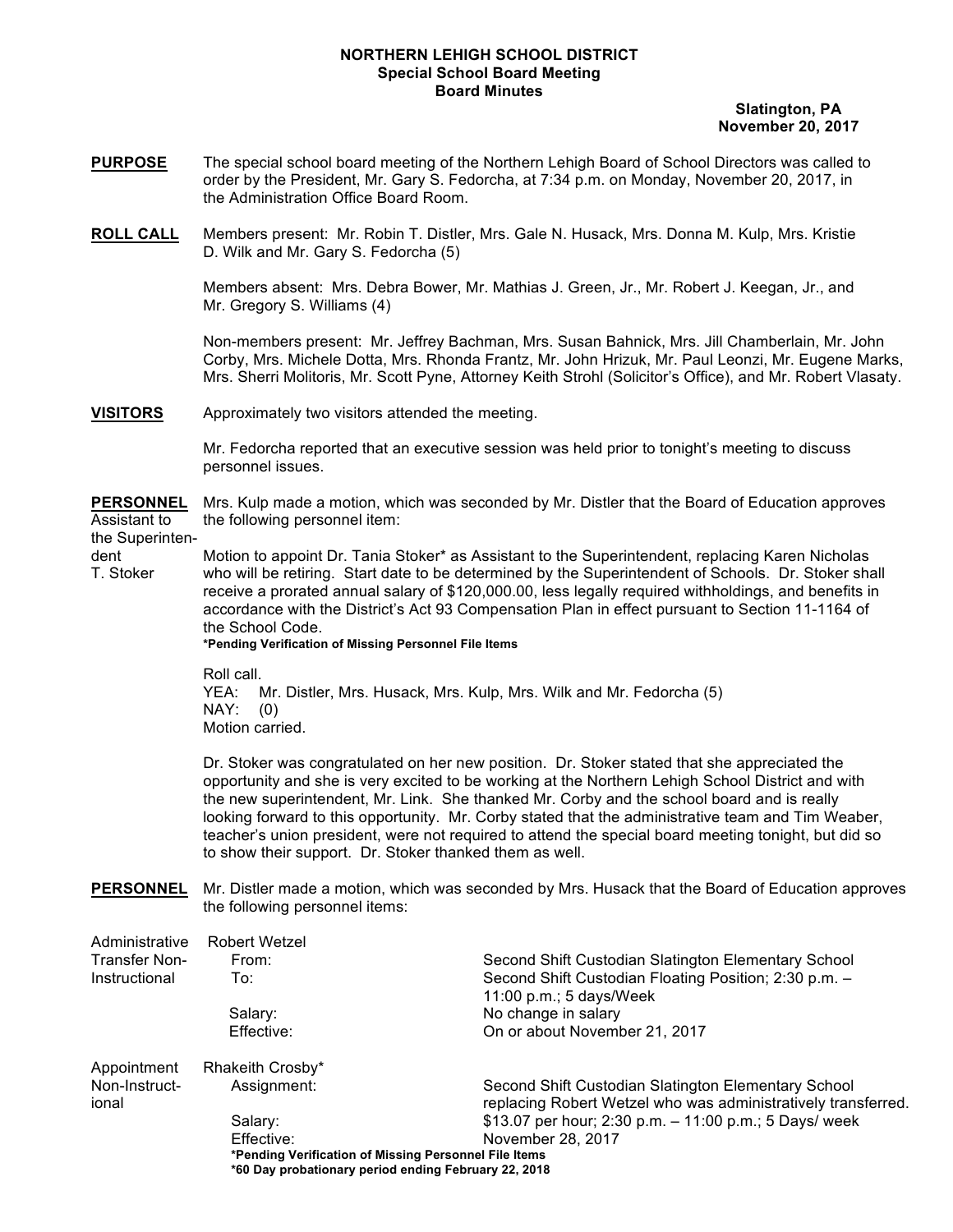| <b>PERSONNEL</b>                          |                                                                                                                                                                                                                                                                                                                                                           |  |  |
|-------------------------------------------|-----------------------------------------------------------------------------------------------------------------------------------------------------------------------------------------------------------------------------------------------------------------------------------------------------------------------------------------------------------|--|--|
| (cont.)                                   | Terri Knoedler*<br>Assignment:<br>Second Shift Custodian Senior High School replacing Robert<br>Kroboth who retired.<br>\$13.07 per hour; 2:30 p.m. - 11:00 p.m.; 5 Days/ week<br>Salary:<br>Effective:<br>On or about November 21, 2017<br>*Pending Verification of Missing Personnel File Items<br>*60 Day probationary period ending February 20, 2018 |  |  |
| Leave                                     | Family Medical Approve the request of employee #6929 to take a three week family medical leave of absence<br>beginning on January 2, 2018, for the birth of a child. Employee is requesting to use accumulated<br>sick days in conjunction with the family medical leave. Employee plans to return to his current<br>position on January 23, 2018.        |  |  |
| Co-Curricular<br>Appointment<br>2017-2018 | <b>Elizabeth Case</b><br>Middle School Track & Field Coach<br>\$2,842.00                                                                                                                                                                                                                                                                                  |  |  |
| Co-Curricular<br>Volunteers<br>2017-2018  | Chris Quattrocchi*<br><b>Assistant Cheerleading Coach</b><br>*Pending Verification of Missing Personnel File Items                                                                                                                                                                                                                                        |  |  |
| Substitute-<br>Instructional              | Approve the following substitute teacher for the 2017-2018 school year at the 2017-2018<br>substitute teacher rates as approved on the Supplementary Personnel Salary Schedule:                                                                                                                                                                           |  |  |
|                                           | Megan Hine - Elementary                                                                                                                                                                                                                                                                                                                                   |  |  |
| Non-Instruct-<br>ional<br>Aide            | Approve the following individuals as substitute instructional aides for the 2017-2018 school year<br>at the 2017-2018 substitute rate as approved on the Supplementary Personnel Salary Schedule:                                                                                                                                                         |  |  |
|                                           | Angie Thomas<br>Gicela Gonzalez*<br>*Pending Verification of Missing Personnel Items                                                                                                                                                                                                                                                                      |  |  |
| Cafeteria-<br>Workers                     | Approve the following individual as a substitute cafeteria worker for the 2017-2018 school year<br>at the 2017-2018 substitute rate as approved on the Supplementary Personnel Salary Schedule:                                                                                                                                                           |  |  |
|                                           | Andrew Bahnick*<br>Gicela Gonzalez*<br>Angie Thomas<br>*Pending Verification of Missing Personnel Items                                                                                                                                                                                                                                                   |  |  |
| Custodians                                | Approve the following individuals as substitute custodians for the 2017-2018 school year at the<br>2017-2018 substitute rate as approved on the Supplementary Personnel Salary Schedule:                                                                                                                                                                  |  |  |
|                                           | Andrew Bahnick*<br>Gicela Gonzalez*<br>*Pending Verification of Missing Personnel Items                                                                                                                                                                                                                                                                   |  |  |
|                                           | YEA:<br>Mr. Distler, Mrs. Husack, Mrs. Kulp, Mrs. Wilk and Mr. Fedorcha (5)<br>NAY:<br>(0)                                                                                                                                                                                                                                                                |  |  |
| <b>POLICY</b>                             | Mrs. Husack made a motion, which was seconded by Mr. Distler, that the Board of Education<br>approves the following policy item:                                                                                                                                                                                                                          |  |  |
| Girls on the<br>Run Club<br>(New)         | Approve the request of the Slatington Elementary Administration to create a Girls on the Run club.<br>This club encourages positive emotional, social, mental and physical development. The club will<br>meet after school on Tuesdays and Thursdays for 1 1/2 hours from March - June. This club will<br>adhere to the guidelines within Policy #122.    |  |  |
|                                           | YEA:<br>Mr. Distler, Mrs. Husack, Mrs. Kulp, Mrs. Wilk and Mr. Fedorcha (5)<br>NAY:<br>(0)                                                                                                                                                                                                                                                                |  |  |